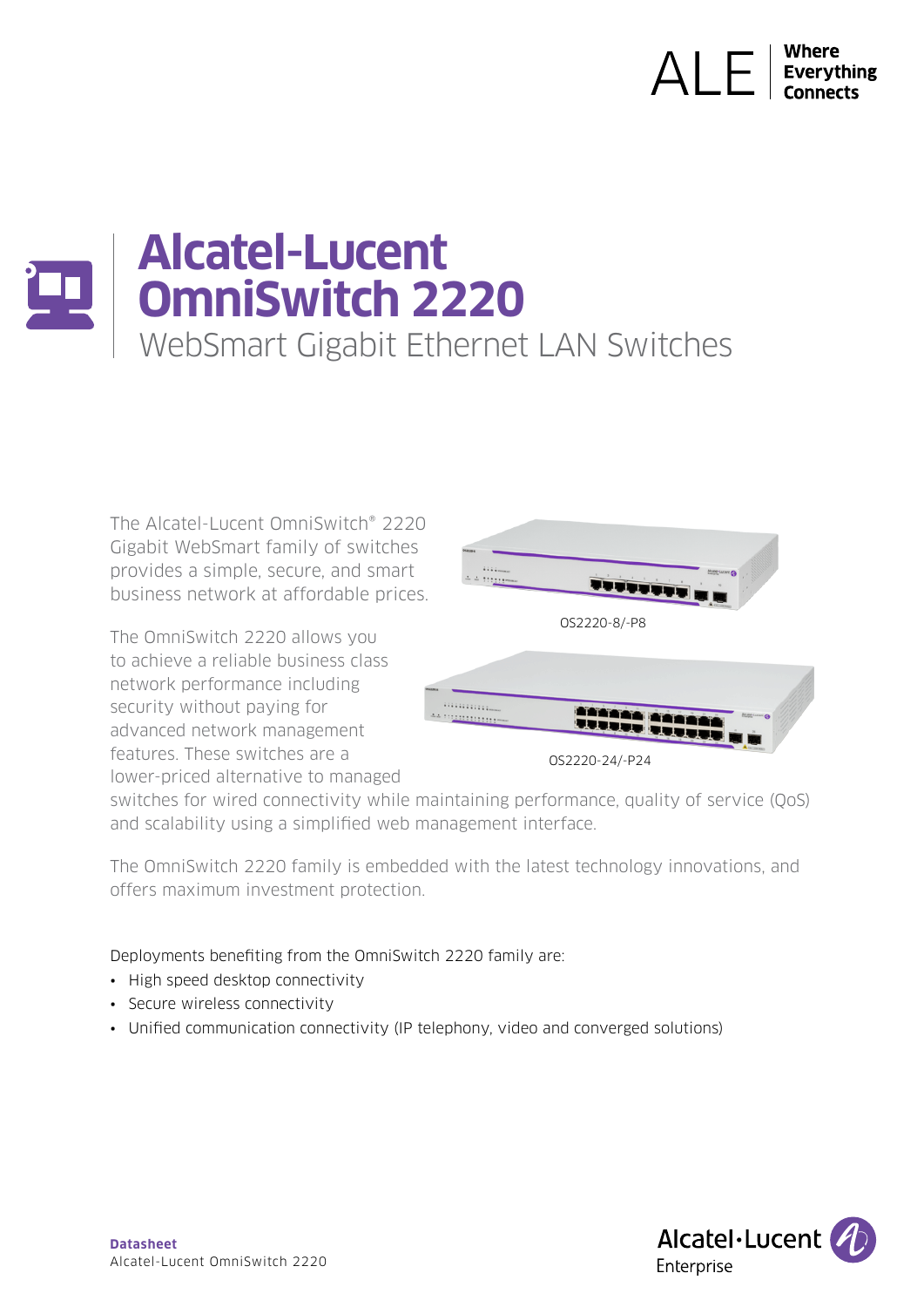# **Features**

- 8-, 24- and 48-port, Power over Ethernet (PoE+) and non-PoE models with fixed small form factor pluggable (SFP) 1G uplink interfaces
- Reduced power consumption with energy efficient ethernet (EEE) technology
- Simplified web-based management
- Easy MAC/IP-based ACLs

# **Management**

- Web-based GUI (HTTP)
- SNMP  $v1/v2$
- RMON
- Cable test diagnostics

# **Security**

- 802.1X RADIUS access security
- MAC filtering/port security
- Guest VLAN
- Broadcast storm recovery

# **Convergence**

- Enhanced voice over IP (VoIP) VLAN
- Auto VoIP VLAN for Alcatel-Lucent Entprise VoIP Phones
- IEEE 802.3af/.at PoE+ for IP phones, WLAN access points and video cameras

# **Benefits**

# **Simple and easy configuration and management**

The OmniSwitch 2220 switches are designed to be easy to deploy and used by small and medium sized businesses.

#### **Performance and reliability**

The OmniSwitch 2220 family provides high availability and performance for both wired and 802.11ac wireless deployments.

# **Network security**

The OmniSwitch 2220 provides configurable Access Control Lists (ACLs) and 802.1x port-based and RADIUS server access security.

# **IP telephony support**

OmniSwitch 2220 switches include QoS features to prioritize delay-sensitive services such as voice and video while simplifying unified communications deployments.

# **OmniSwitch 2220 8-, 24- and 48-port models**

| <b>Chassis</b>    | 10/100/1000 - RJ45<br>ports | <b>SFP Gigabit uplink</b> | <b>Primary power</b> | <b>Backup power</b> |
|-------------------|-----------------------------|---------------------------|----------------------|---------------------|
| Non-PoE models    |                             |                           |                      |                     |
| OS2220-8          | 8                           | $\overline{2}$            | Internal AC          | N/A                 |
| OS2220-24         | 24                          | 2                         | Internal AC          | N/A                 |
| 0S2220-48         | 48                          | $2^{*/2}$                 | Internal AC          | N/A                 |
| <b>PoE models</b> |                             |                           |                      |                     |
| OS2220-P8         | 8                           | $\overline{2}$            | Internal AC          | N/A                 |
| OS2220-P24        | 24                          | $\overline{2}$            | Internal AC          | N/A                 |
| OS2220-P48        | 48                          | $2^{*/2}$                 | Internal AC          | N/A                 |

\* RJ45/SFP Combo ports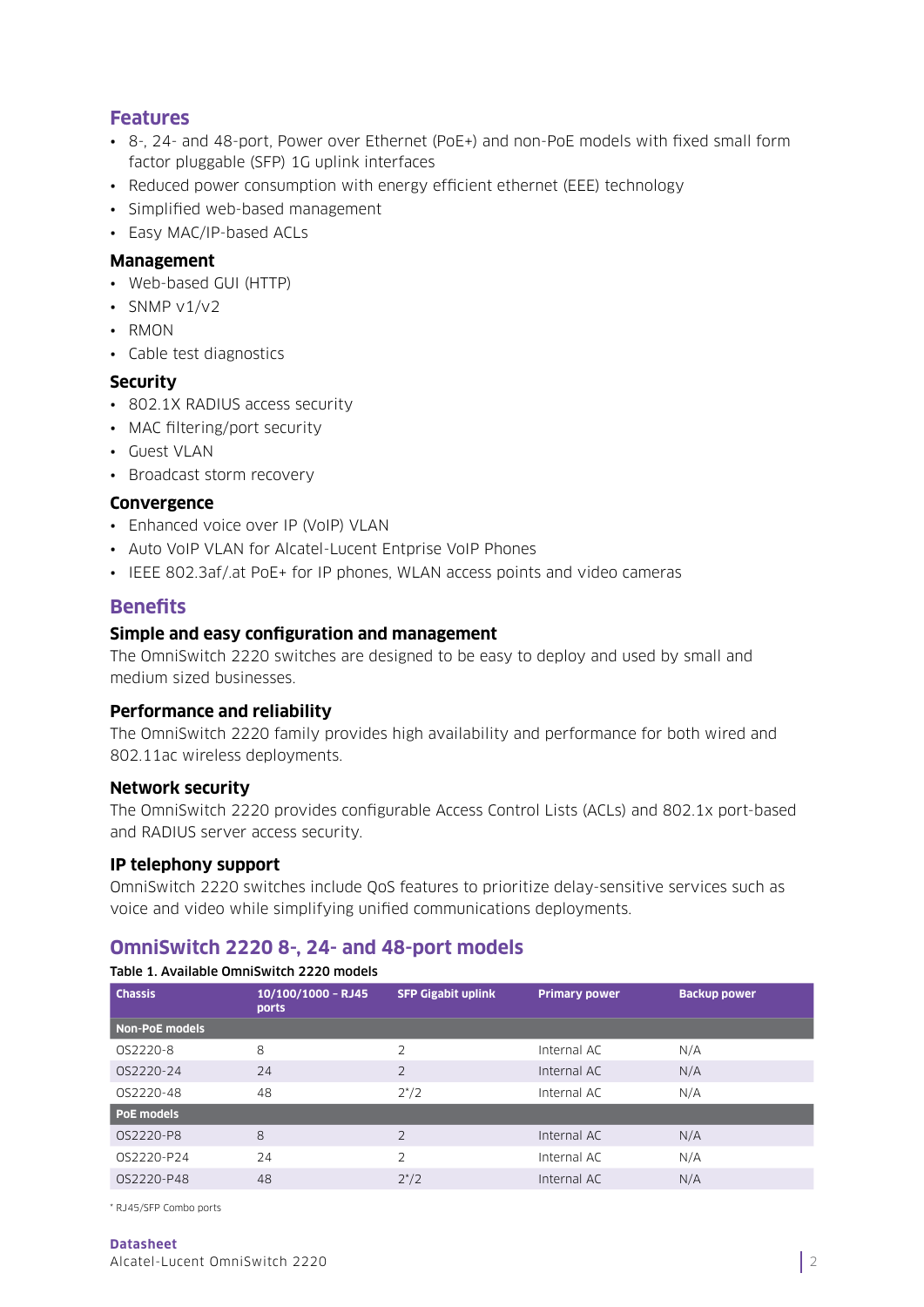# **Detailed product features**

#### **Simplified management Configuration management interfaces**

- Web based GUI (HTTP)
- Friendly port naming
- OmniVista Generic SNMP Support
- Web management applet
- Dual image storage (active/backup)

# **Monitoring and troubleshooting**

8/24/48 port models

- Broadcast storm recovery
- Event and error logging Facility

**Technical specifications**

- Port-based mirroring for troubleshooting
- Ping utility
- SNMP v1/v2 and associated MIBs
- RMON groups 1,2,3,9
- Cable test diagnostics

# **Advanced security**

#### **Access control**

- RADIUS Client
- 802.1X RADIUS usage guidelines
- Guest VLAN

#### **QoS**

- CoS WRR/WRED
- Mapping of CoS to queue
- Auto VoIP

# **Layer-2 and Multicast**

- **Layer-2 switching**
- RAM:
	- ¬ 8 port: 64MB
	- ¬ 24 port: 128 MB
- Flash:
	- ¬ 8 port: 16 MB
	- ¬ 24/48 port: 32 MB
- MAC Addresses:
	- ¬ 8 port: 8k
	- ¬ 24/48 port: 16k
- MSTP instances: 4
- Link Agg Groups: 2
- ACLs: 50 with 10 rules per port
- Traffic classes (4 or 8 queues)
- Up to 16k MACs
- Up to 64 VLANs
- Latency:  $<$  4  $\mu$ s

#### **Multicast**

• IGMPv1/v2 snooping to optimize multicast traffic

| <b>Port</b>                            | OS2220-8                                                   | <b>0S2220-P8</b>                                                  | OS2220-24                                                  | <b>0S2220-P24</b>                                                 | OS2220-48                                                  | 0S2220-P48                                                        |
|----------------------------------------|------------------------------------------------------------|-------------------------------------------------------------------|------------------------------------------------------------|-------------------------------------------------------------------|------------------------------------------------------------|-------------------------------------------------------------------|
| $RJ-45$<br>10/100/1000<br>ports        | 8                                                          | 8                                                                 | 24                                                         | 24                                                                | 48                                                         | 48                                                                |
| 1G Combo/SFP<br>uplink ports           | 0/2                                                        | 0/2                                                               | 0/2                                                        | 0/2                                                               | 2/2                                                        | 2/2                                                               |
| PoE ports                              | $\circ$                                                    | 8                                                                 | $\circ$                                                    | 24                                                                | $\overline{O}$                                             | 48                                                                |
| 802.3af/at<br>ports                    | $\circ$                                                    | 8                                                                 | $\mathbf{O}$                                               | 24                                                                | $\circ$                                                    | 48                                                                |
| Switching<br>capacity                  | $20$ Gb/s                                                  | $20$ Gb/s                                                         | $52$ Gb/s                                                  | $52$ Gb/s                                                         | 100 Gb/s                                                   | $100$ Gb/s                                                        |
| <b>Dimensions</b>                      |                                                            |                                                                   |                                                            |                                                                   |                                                            |                                                                   |
| Width                                  | 27.94 cm<br>(11.0 in)                                      | 27.94cm<br>(11.0 in)                                              | 44.0 cm<br>(17.32 in)                                      | 44.0 cm<br>(17.32 in)                                             | 44.0 cm<br>(17.32 in)                                      | 44.0 cm<br>(17.32 in)                                             |
| Height                                 | 4.4 cm<br>$(1.73)$ in)                                     | 4.4 cm<br>(1.73 in)                                               | 4.4 cm<br>$(1.73)$ in)                                     | 4.4 cm<br>(1.73 in)                                               | 4.4 cm<br>$(1.73)$ in)                                     | 4.4 cm<br>$(1.73)$ in)                                            |
| Depth                                  | 17 cm<br>(6.69 in)                                         | 17 cm<br>(6.69 in)                                                | 24 cm<br>$(9.44 \text{ in})$                               | 24 cm<br>(9.44 in)                                                | 35 cm<br>(13.77 in)                                        | 35 cm<br>(13.77 in)                                               |
| <b>Operating conditions</b>            |                                                            |                                                                   |                                                            |                                                                   |                                                            |                                                                   |
| Operating<br>temperature               | $0^{\circ}$ C to +45 $^{\circ}$ C<br>32°F to +113°F        | $0^{\circ}$ C to +45 $^{\circ}$ C<br>32°F to +113°F               | $0^{\circ}$ C to +45 $^{\circ}$ C<br>32°F to +113°F        | $0^{\circ}$ C to +45 $^{\circ}$ C<br>32°F to +113°F               | $0^{\circ}$ C to +45 $^{\circ}$ C<br>32°F to +113°F        | $0^{\circ}$ C to +45 $^{\circ}$ C<br>32°F to +113°F               |
| Storage<br>temperature                 | $-25^{\circ}$ C to $+70^{\circ}$ C<br>$-13°$ F to $+158$ F | $-25^{\circ}$ C to $+70^{\circ}$ C<br>$-13^{\circ}$ F to $+158$ F | $-25^{\circ}$ C to $+70^{\circ}$ C<br>$-13°$ F to $+158$ F | $-25^{\circ}$ C to $+70^{\circ}$ C<br>$-13^{\circ}$ F to $+158$ F | $-25^{\circ}$ C to $+70^{\circ}$ C<br>$-13°$ F to $+158$ F | $-25^{\circ}$ C to $+70^{\circ}$ C<br>$-13^{\circ}$ F to $+158$ F |
| Humidity<br>(operating and<br>storage) | 5% - 95%                                                   | 5% - 95%                                                          | 5% - 95%                                                   | 5% - 95%                                                          | 5% - 95%                                                   | 5% - 95%                                                          |
| Fan (variable<br>speed)*               | Fan-less                                                   | 1 fan                                                             | Fan-less                                                   | 2 fans                                                            | 3 fans                                                     | 3 fans                                                            |
| Acoustic (dB)                          | $0$ db $(A)$                                               | $<$ 40db (A)                                                      | Odb(A)                                                     | $<$ 40db (A)                                                      | $<$ 40db (A)                                               | $<$ 40db (A)                                                      |
| MTBF (hours)                           | 1,209,148                                                  | 1,104,816                                                         | 987,125                                                    | 656,251                                                           | 487,878                                                    | 425,531                                                           |
| PoE power<br>budget (watts)            | N/A                                                        | 75 W                                                              | N/A                                                        | 192 W                                                             | N/A                                                        | 384 W                                                             |